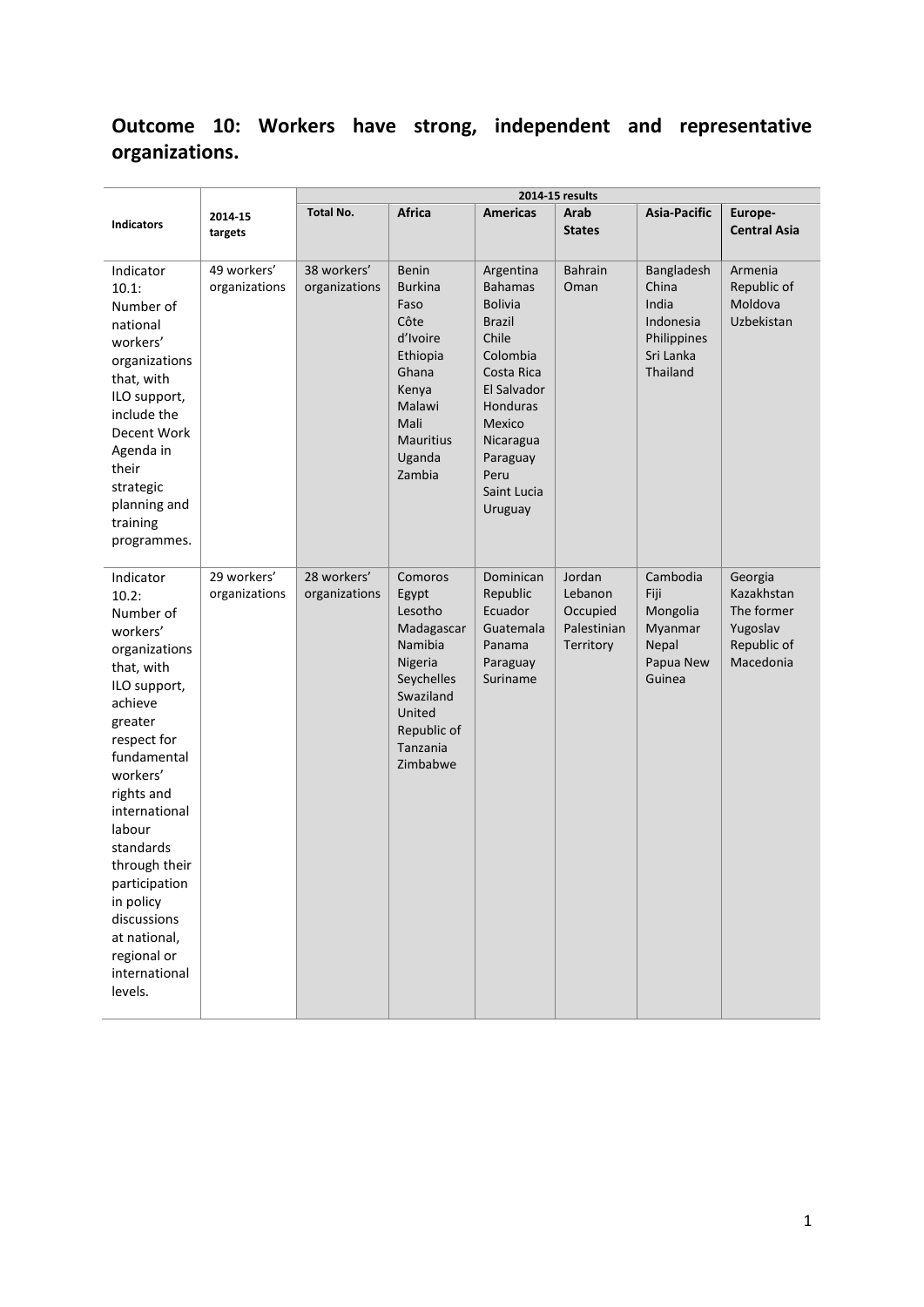## *How the strategy delivered on the two or three areas of focus identified in the programme and budget 2014-15*

The first focus area of the biennium, the protection of workers through international labour standards (ILS), built on previous results and lessons learned.

Trade unions ensured effective involvement in policy responses and regulatory frameworks, particularly through labour legislative reforms and rights campaigns.

In several countries and one territory, (Colombia, Egypt, Georgia, Iraq, Kazakhstan, Lesotho, Mongolia, Nepal, the Occupied Palestinian Territory, Thailand and Zambia), trade unions proposed amendments to draft labour codes, bringing them in line with ILS.

In India and Nepal, trade unions acted jointly through platforms to advocate for ratification of the core Conventions and influence labour law processes in India and the Constitutional Assembly and upcoming labour law reform process in Nepal. These platforms allowed the unions to send strong, consistent messages to the other social partners at a crucial point in the development of legal frameworks. They also enhanced the unions' capacity and increased their role in national social dialogue.

On migration, trade unions in Myanmar provided valuable input on the draft migration policy, which will improve protection of the rights of migrant workers.

Unions have also been campaigning for ratification of the Domestic Workers Convention, 2011 (No. 189) by Egypt, Cambodia, Indonesia, Lebanon and Lesotho; in the Americas, they conducted a regional campaign that led to ratification of the Convention in Argentina, Chile, Colombia, Costa Rica, the Dominican Republic and Panama.

Trade unions helped to introduce the first nationwide minimum wage in Myanmar, raise wages in Cambodia and Thailand and set minimum wages for domestic workers in Namibia.

Trade union follow-up was important in leading governments to implement recommendations made by the Conference Committee on the Application of Standards, including in Pakistan (the Labour Inspection Convention, 1947 (No. 81)), the Dominican Republic (the Freedom of Association and Protection of the Right to Organise Convention, 1948 (No. 87) and the Discrimination (Employment and Occupation) Convention, 1958 (No. 111)), Mauritania (the Forced Labour Convention, 1930 (No. 29), Convention No. 81 and the Worst Forms of Child Labour Convention, 1999 (No. 182)), and Swaziland (Convention No. 87).

In the second focus area of the biennium, crisis response, trade unions focussed on increasing membership, especially by enhancing the quality and breadth of their member services and organizing precarious workers. Extending global reach and promoting alternative economic growth was also part of the strategy. New trade unions were established for groups such as youth (in the Philippines), migrants (in Myanmar and Thailand), domestic workers (in Egypt, Indonesia and Lebanon) and informal economy workers (in Armenia and Kazakhstan) and for sectors such as tourism and oil (in Oman).

Cross-border networking and cooperation were important in improving trade unions' provision of services to their members, particularly on matters relating to migration. In Myanmar, Malaysia and Thailand, unions signed a memorandum of understanding on migration. Two Thai unions appointed full-time officials and set up migration help desks in their secretariats to handle day-to-day migration issues. The Arab Trade Union Confederation (ArabTUC), the ASEAN Trade Union Council (ATUC) and the South Asian Regional Trade Union Council (SARTUC) signed a memorandum of understanding for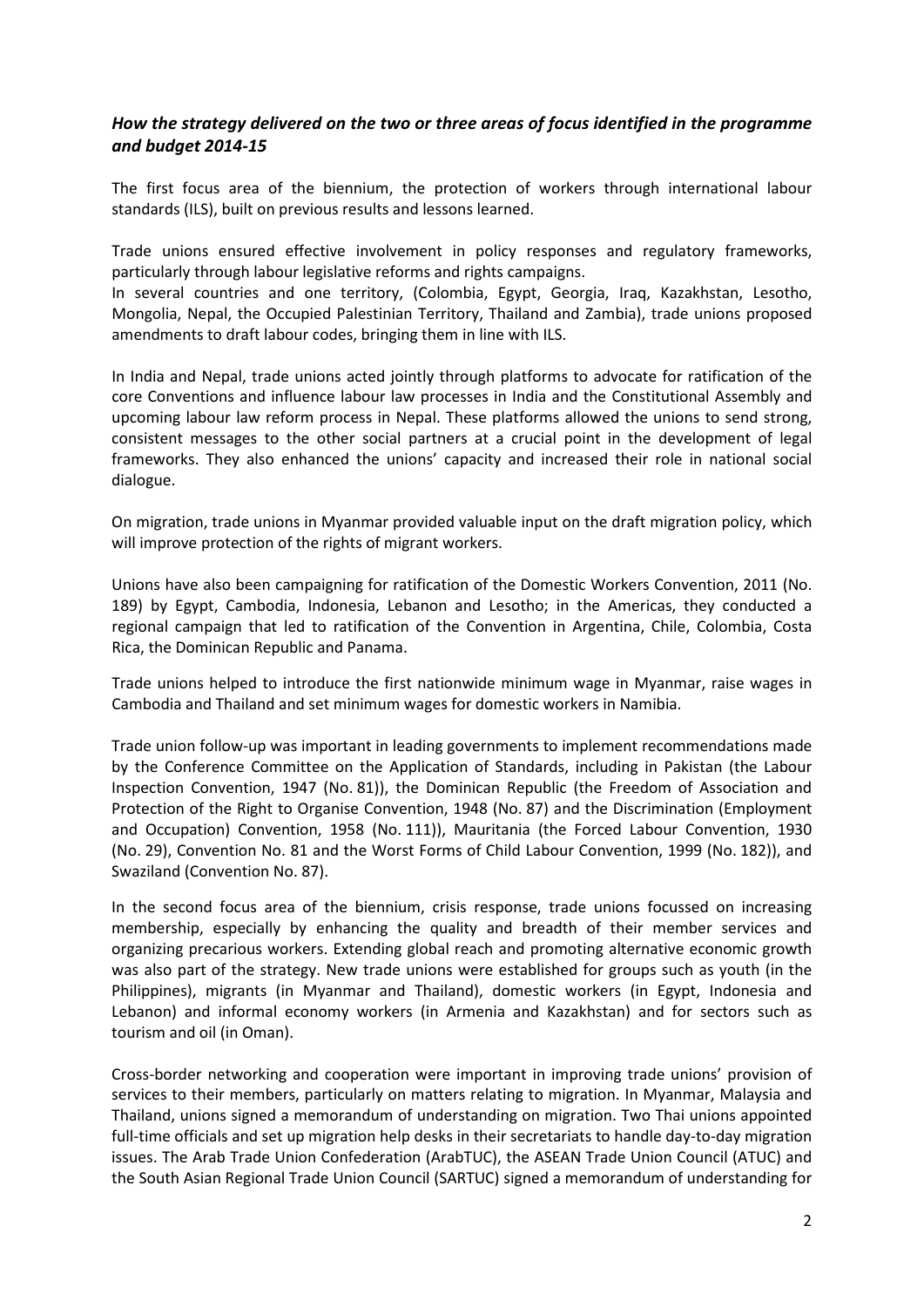the promotion of interregional cooperation on migration in order to protect the interests of migrant workers, promote fundamental principles and rights at work and develop an interregional trade union position on various ongoing migration initiatives.

Trade unions in China and Africa, together with several major Chinese companies, are cooperating to promote more socially responsibly investment in Africa by Chinese companies in line with the ILS and the Tripartite declaration of principles concerning multinational enterprises and social policy (MNE Declaration).

In many countries, including Argentina, Brazil, Greece, Myanmar, Tunisia and Uruguay, unions provided support for the establishment of job preservation cooperatives or capacity-building for workers in the informal sector. Worldwide, trade union contributions were particularly important during negotiations on the final conclusions of the Social and Solidarity Economy Academies in Brazil and South Africa.

### *How the strategy delivered support to constituents*

Trade unions were provided with targeted policy advice, customized capacity building, advocacy and knowledge sharing. Related tools such as training manuals, research and policy briefs were developed.

In Kuala Lumpur and New Delhi, over 50 trade union lawyers from various countries were trained in the use of ILS in cases brought before national courts. Following this training, the ILO received requests for comments on and assessments of specific cases involving violation of the right to freedom of association.

National and regional training courses on labour law and international standards on freedom of association and collective bargaining were offered in Latin America and the Caribbean. Capacity building on trade union strategies for promoting labour law reform incorporated the comments of ILO supervisory bodies in cases involving alleged violations in Bolivia, Brazil, Chile, Costa Rica, Colombia, the Dominican Republic, Ecuador, Guatemala, Paraguay and Peru .

Training manuals or toolkits for the ratification and implementation of standards in a number of areas (freedom of association and collective bargaining, employment policies, export processing zones, occupational safety and health) were developed to support capacity-building activities. Some of these toolkits include new methods of education, including e-learning and audio-visual materials.

The sharing of experience and knowledge is part of the strategy and research and briefs, such as *Job Preservation through Worker Cooperatives - An overview of international experiences and strategies,* have been produced. In preparation for the Meeting of Experts on Sustainable Development, Decent Work and Green Jobs and for the development of an ILO approach to the challenge of a just transition for all, as well as inform constituents, *A just transition for all: Can the past inform the future?* presents and analyses a number of lessons learned.

#### *How the strategy helped to address gender equality and non-discrimination*

A number of strategic planning and training programmes for trade unions in different regions included the principles of gender equality and non-discrimination. In the context of Decent Work Country Programmes (DWCPs), trade unions focused on gender issues generally (in Papua New Guinea) and those related to labour law reform (in the Seychelles).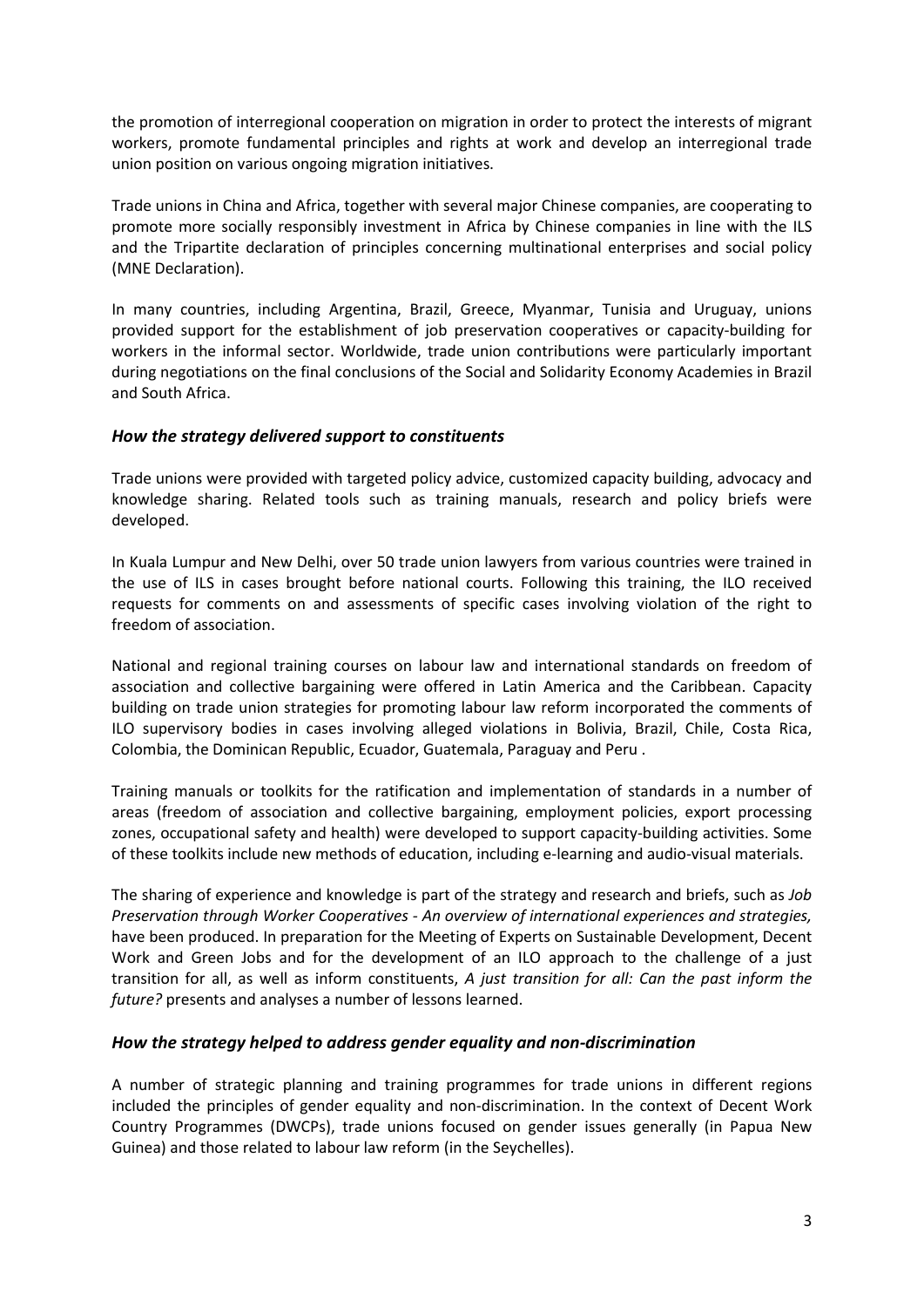In Nigeria, a network for women trade union leaders was created and an action plan that incorporates gender equality was adopted.

The Trade Union Confederation of the Americas (TUCA) held its first Regional Conference for 204 women and presented research on equality and collective bargaining in the region. Trade unions in Argentina developed new tools to promote gender equality at the sectoral level through the introduction of an innovative training perspective on "masculinities".

The ITC-Turin provided capacity building for trade unions on mainstreaming gender equality and empowering women workers (in the Arab States) and ILS mainstreaming of gender equality and nondiscrimination (through interregional courses).

### *Significant external partnerships that have helped in delivering the strategy*

The ILO implemented a regional media initiative on migration and trafficking in the Middle East, which involved trade unionists, media professionals and rights-based non-governmental organizations (NGOs) working on migration issues. This helped to advance the migrant protection agenda by explaining and debating the relevance of international labour standards and of the ILO policy agenda on fair migration and building bridges between the labour movement, human rights organizations, grassroots NGOs and journalists who report on human and labour rights.

In cooperation with a network of universities and labour think tanks, an international research project on inequality was implemented. The findings were disseminated through several publishers and discussed at the IX International Global Labour University (GLU) Conference on the theme of *Inequality within and among Nations: Causes, Effects, and Responses*, organized in conjunction with the World Congress of the International Trade Union Confederation (ITUC). The Conference, held in Berlin, was attended by more than 200 scholars and trade union experts from 40 countries.

| <b>Significant outputs</b>             |                                                                                                                                                                                                                                                                                                                                                                                                                                                                                                                                                                                                                                                                |
|----------------------------------------|----------------------------------------------------------------------------------------------------------------------------------------------------------------------------------------------------------------------------------------------------------------------------------------------------------------------------------------------------------------------------------------------------------------------------------------------------------------------------------------------------------------------------------------------------------------------------------------------------------------------------------------------------------------|
| Knowledge generation<br>and management | Trade union guide on model legislative provisions on freedom of association and collective<br>$\bullet$<br>bargaining. It includes information, descriptions and a brief explanation by the ILO supervisory<br>mechanisms (particularly the Committee of Experts on the Application of Conventions and<br>Recommendations - CEACR - and the Committee on Freedom of Association - CFA) for each<br>article of Convention No. 87 and the Right to Organise and Collective Bargaining Convention,<br>1949 (No. 98). Offers practical and clear legislative guidance.<br>Struggle in a time of Crisis. A book which includes a selection of the University of the |
|                                        | Witwatersrand's Global Labour Columns on the crisis, providing a reference to and support for<br>crisis-related activities.                                                                                                                                                                                                                                                                                                                                                                                                                                                                                                                                    |
| Upstream policy advice                 | The ILO supported the Workers' group of the Governing Body in its advocacy on the Sustainable<br>Development Goals (SDGs). This enabled unions to engage with governments in the Open<br>Working Group of the UN General Assembly on the Sustainable Development Goals and the<br>intergovernmental negotiations on the post-2015 development agenda in establishing the goals,<br>targets and indicators to be included in the SDGs. Trade Unions successfully advocated for the<br>inclusion of decent work, inequalities, poverty eradication, gender equality, good governance,<br>labour rights and similar issues as goals and targets of the SDGs.      |
|                                        | Workers' Symposium on Decent Work in Global Supply Chains (2015). Provided trade union input<br>for the general discussion on decent work in global supply chain, to be held at the 105 <sup>th</sup> Session<br>of the International Labour Conference in 2016.                                                                                                                                                                                                                                                                                                                                                                                               |
|                                        | Development Platform for the Americas (PLADA), which promotes a trade union vision of<br>"development" that ensures four pillars of sustainability: the economic, social, environmental<br>and political pillars. Through PLADA, the trade unions hope to contribute to implementation of<br>the 2030 Agenda for Sustainable Development with comprehensive and concrete proposals that<br>focus on decent work and present a consistent vision of workers from Canada to Argentina on<br>ways to advance towards social justice and sustainability.                                                                                                           |